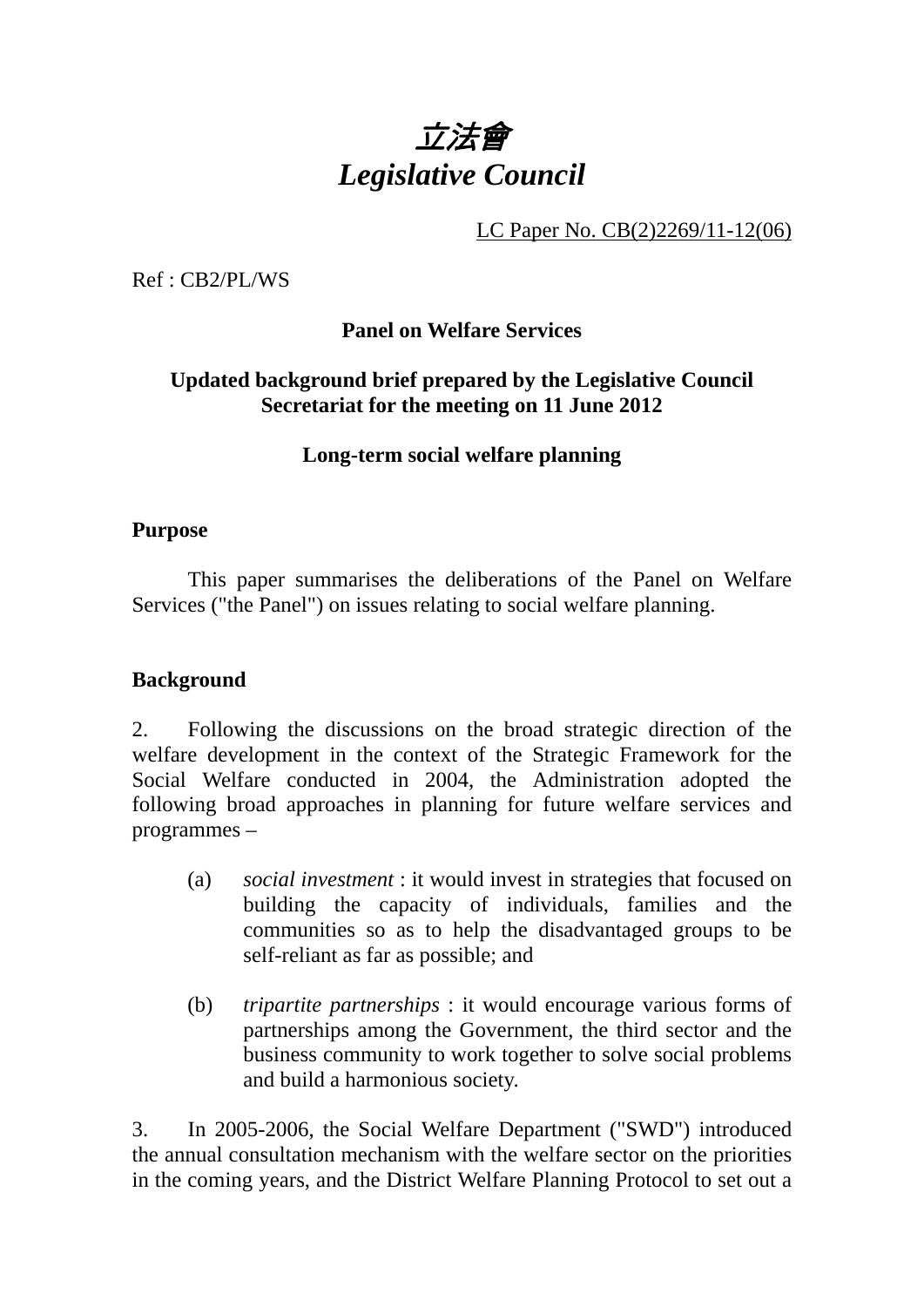standardised planning framework and workflow on how to assess and prioritise district welfare needs and formulate strategies in the districts to meet such needs.

4. In 2007, the Chief Executive undertook in his Election Manifesto to study the long-term social welfare development plan for Hong Kong through the Social Welfare Advisory Committee ("SWAC").

# **Deliberations by the Panel**

# Social welfare planning mechanism

5. At the Panel meeting on 8 May 2006, members were advised that under the broad direction set out in paragraph 2 above, the Administration introduced in 2005 the annual consultation mechanism with the welfare sector under which it would discuss with the sector and members of the welfare-related advisory committees on the priorities of the coming years. The first consultation session was held in June 2005 to gather the views of the sector on their proposed priorities for 2006-2007 and beyond. The second one was held in September 2005 for the Administration to debrief the sector on the new initiatives likely to be announced in the Policy Address in October 2005. According to the Administration, the new annual consultation mechanism was useful in exchanging views and setting the priorities to tie in with the Government's policy and resource planning cycle. The views gathered had been reflected in the Policy Address where appropriate. It would continue with the mechanism in 2006.

6. The deputations attending the meeting expressed that while the Administration had engaged the welfare sector in the discussions on the Strategic Framework for the Social Welfare in 2004, it failed to put in place an integrated and forward-looking planning framework comprising long-term strategic directions, medium-term plans for individual programme areas and service development and delivery of annual plans by SWD and non-governmental organisations ("NGOs"), as undertaken by the Administration when it introduced the Lump Sum Grant subvention system in 2000. More importantly, the Administration had yet to come up with a blueprint in guiding the long-term development of social welfare services in Hong Kong.

7. According to the Administration, it had adopted a flexible planning approach comprising mainly an annual consultation mechanism with the welfare sector and the District Welfare Planning Protocol. The new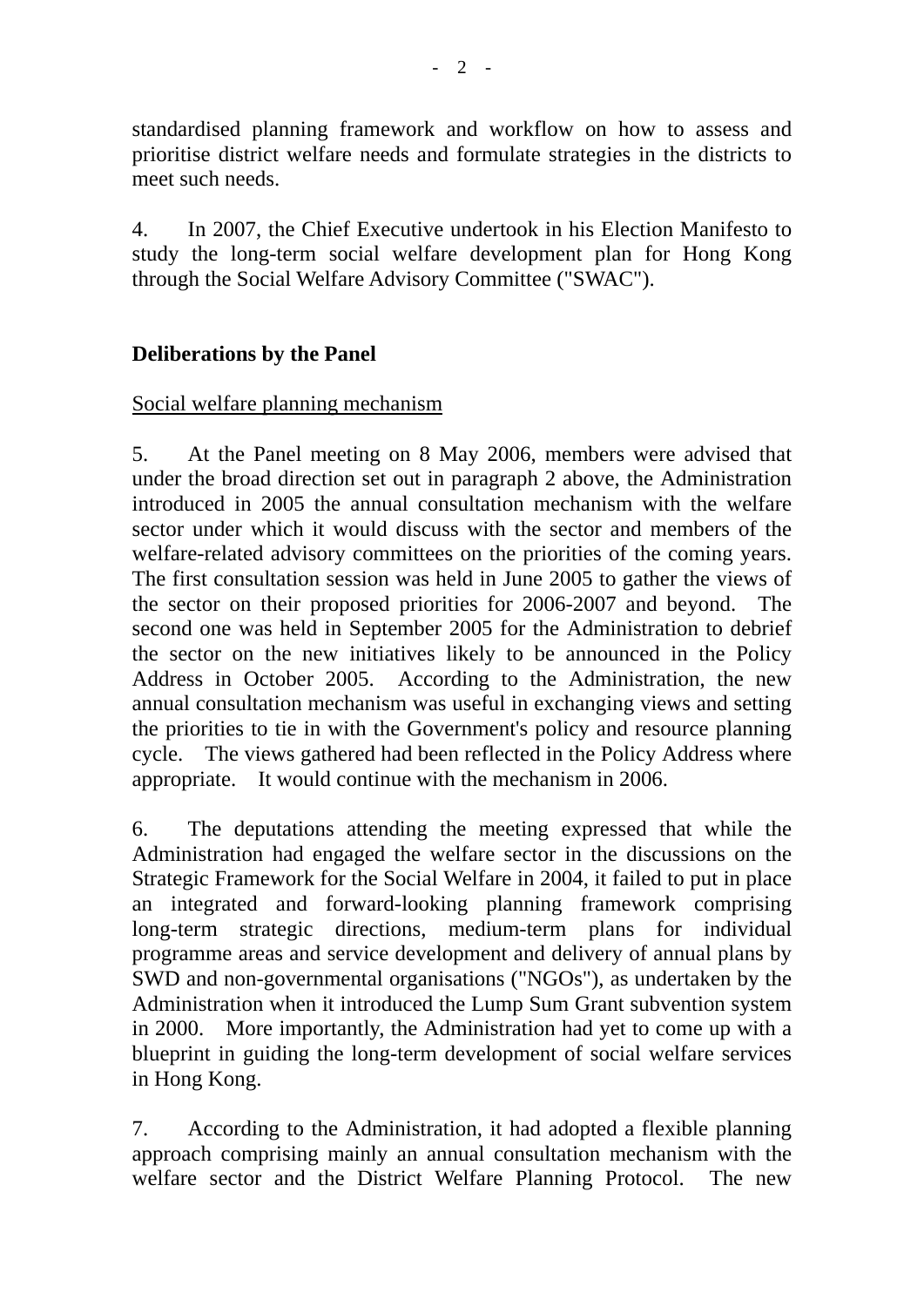arrangement allowed the Administration and NGOs to be responsive to the latest requests and changing circumstances. While discussions were primarily focused on the immediate priorities for the coming year, there were also exchanges with the sector on the longer-term development. The mechanism could be regarded as an annual rollover exercise to plan for the coming years.

8. Noting that the Administration had abandoned the previous planning mechanism in the form of a five-year plan, members were of the view that the Administration should work out a long-term plan to guide the long-term development of welfare services, instead of merely responding to changing circumstances in a piecemeal manner. Some members suggested that the Administration should reinstate the five-year plan, or the practice of preparing a 10-year White Paper on social welfare policies.

9. The Administration responded that it had adopted different planning mechanisms for different service areas, having regard to the individual needs and situation of each service area. Apart from frequent exchanges with the relevant NGOs, it would also engage in regular dialogues with the relevant advisory bodies, such as the Elderly Commission for services to the elderly and the Commission on Youth in respect of youth services, to map out the long-term plan for each service area.

10. At the request of the Panel, the Administration reported to the Panel on 10 July 2006 on the outcome of the annual consultation session for 2006. Members remained concerned that the Administration had failed to accede to the numerous requests from the welfare sector for a blueprint on the long-term development of social welfare services. Members reiterated the view that the Administration should map out a long-term plan for social welfare services.

11. In the view of the Administration, welfare planning was a long and complex process involving many parties. The Administration had introduced new philosophy and strategies, such as cross-sectoral collaboration and community involvement to tackle the increasingly complex social issues. It was of the view that social welfare planning in the form of service projection in detailed figures was no longer suitable to the present situation of Hong Kong. Where justified, a longer-term plan would still be developed for a specific service area, whereas for other areas, the Administration would adopt a more flexible planning approach. The consultation approach in the form of Green Paper and White Paper would be considered if the policy issue was of great significance to the society as a whole. The Administration stressed that the annual consultation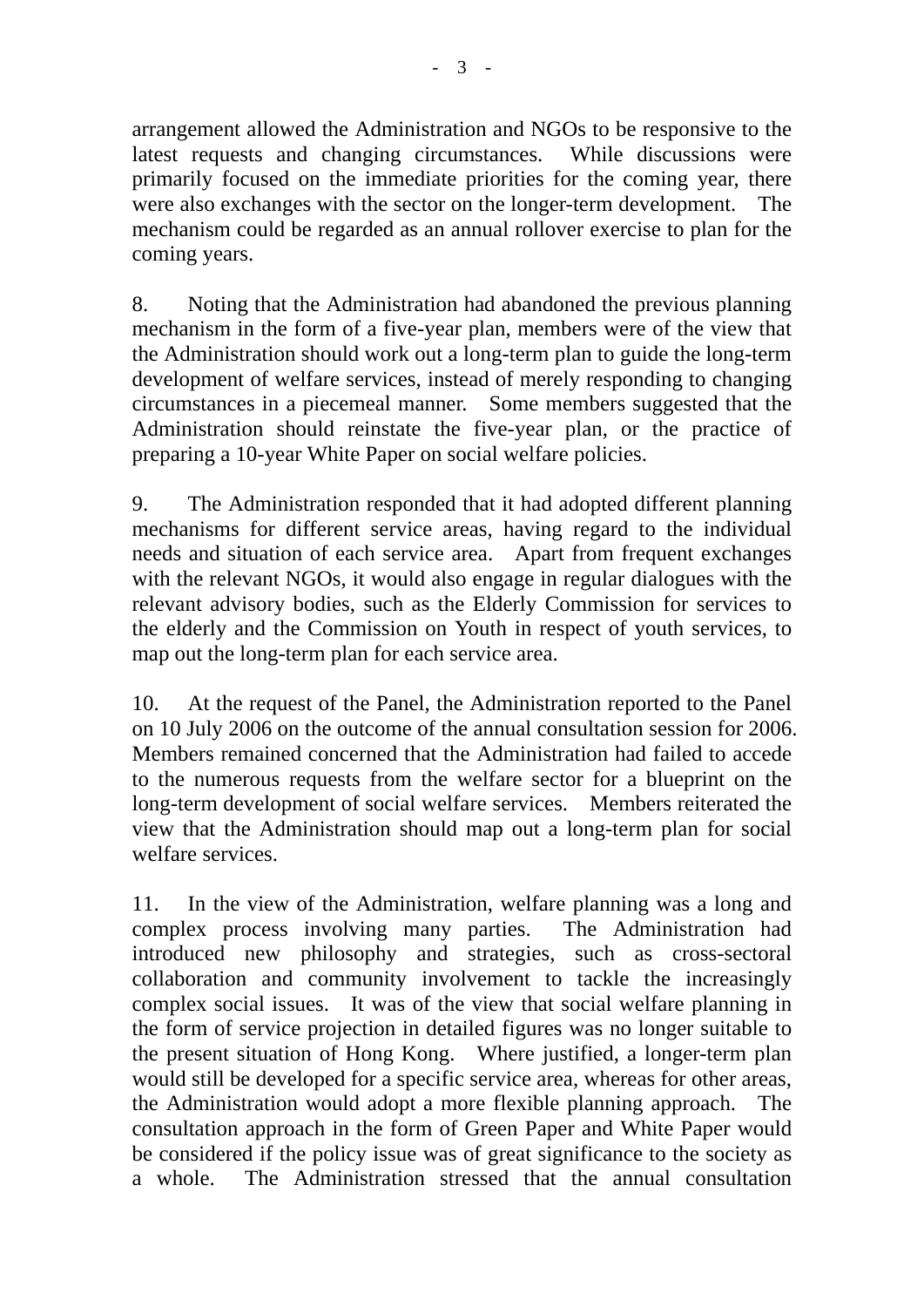sessions were just part of the process and were not the only occasion to solicit views from the welfare sector. It would continue to use other channels to collect views from the sector.

# Long-term social welfare planning

12. At the Panel meeting on 23 October 2008, members noted that as undertaken in the 2007-2008 Policy Agenda to study the long-term development planning for social welfare in Hong Kong through SWAC, the latter commenced initial consultation in April 2008 by seeking initial views from various stakeholder groups on a number of key issues which were fundamental to the review. The initial consultation period ended on 30 September 2008. Taking into account the comments received, SWAC would proceed with the next stage of the study.

13. The Panel was further advised at its meeting on 22 October 2009 that SWAC had invited stakeholders in the sector to offer their initial views on a number of key issues pertinent to the study. A Task Group on Welfare Planning was formed under SWAC in 2009 to take forward the study. As part of the study process, SWAC would conduct another round of consultation with the sector and stakeholders and was working out the details.

# Consultation paper on long-term social welfare planning

14. SWAC released a consultation paper on 14 April 2010 to seek views from the social welfare sector and relevant stakeholders on the long-term social welfare planning in Hong Kong. Noting that the consultation exercise would end on 31 July 2010, the Panel held two special meetings on 5 and 26 June 2010 to receive views from 58 deputations on the subject; the meetings were also attended by members of SWAC.

15. According to SWAC, the consultation paper examined the subject of long-term welfare planning at a macro level. It set out the guiding principles for social welfare planning and the strategic directions for providing welfare services to address welfare-related issues at a macro level, instead of focusing on service provision in individual areas. SWAC hoped that the consultation document would help align objectives for developing more concrete proposals on service provision in specific areas. SWAC would analyse the views received during the consultation with a view to formulating its views and recommendations on welfare planning for consideration by the Administration.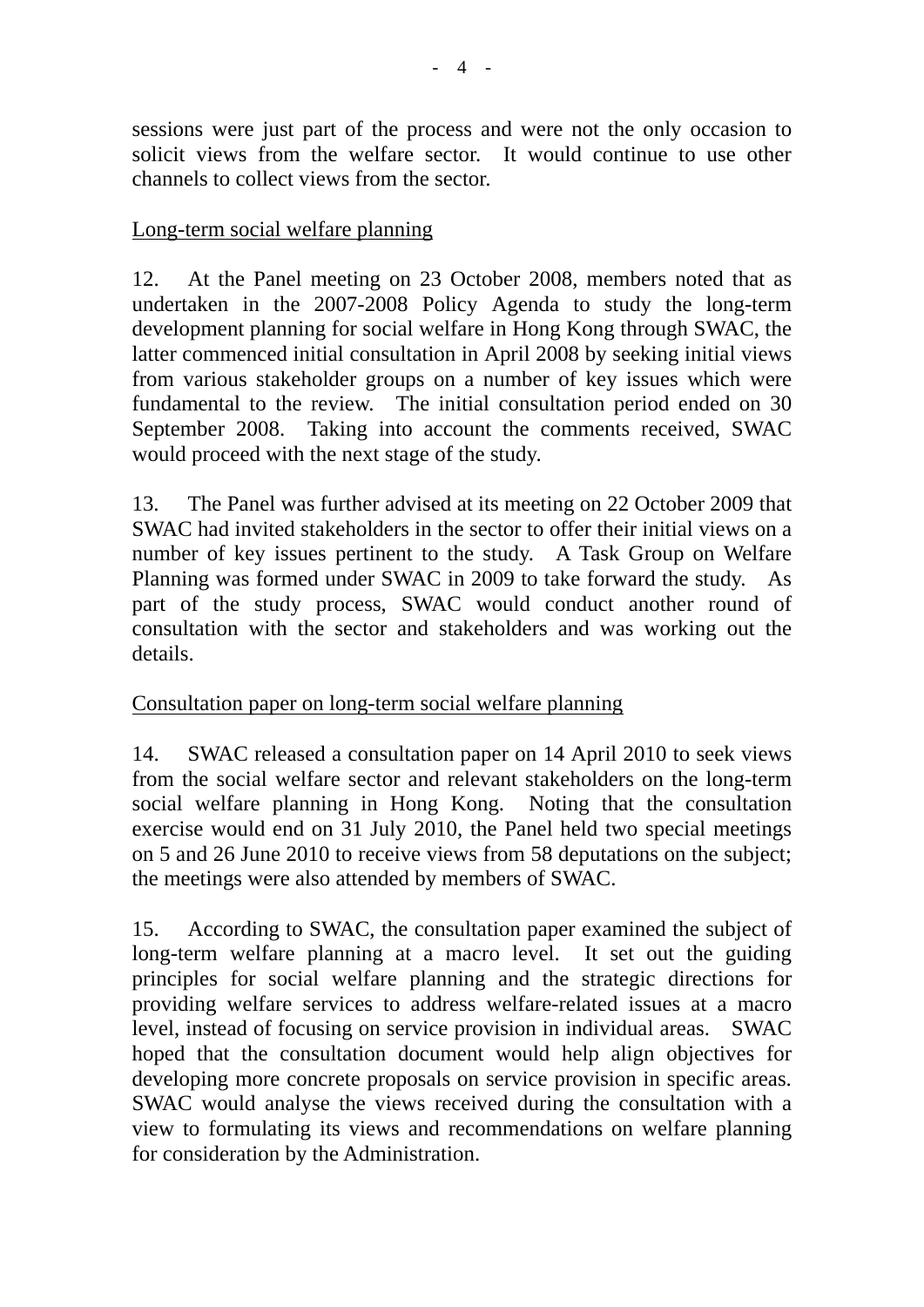16. Concerns were raised by members and some deputations attending the meetings that despite the numerous requests from the welfare sector for a blueprint on the long-term development of social welfare services in Hong Kong, the Administration was responding to changing circumstances in a piecemeal manner by adopting an annual consultation mechanism with the welfare sector. Some members took the view that the long-term social welfare planning exercise should be led by the Government rather than SWAC.

17. Members noted the Administration's advice that SWAC was tasked by the Chief Executive to study the long-term development for social welfare in Hong Kong; the consultation exercise was part of SWAC's study on long-term welfare planning; and the study was in progress. The Administration had an open mind on the subject. The proposals presented in the consultation paper did not represent the stance or final decision of the Administration. SWAC would take into account the views collected and put forward a report setting out its recommendations for consideration by the Administration. The Administration would carefully study SWAC's recommendations and revert to the Panel on how it would take forward the recommendations of SWAC in the second quarter of 2011.

18. At the request of the Panel, the Administration provided members with an update on the progress of SWAC's study on the long-term social welfare planning at the meetings on 14 March and 13 June 2011. According to the Administration, SWAC was finalising the report on its analyses and recommendations. It was expected that SWAC's report would be completed by the second quarter of 2011. Upon receipt of SWAC's report, the Administration would thoroughly analyse and study its recommendations and report to the Panel as soon as practicable.

## Report of SWAC on long-term social welfare planning

19. SWAC released its Report on Long-term Social Welfare Planning in Hong Kong ("SWAC Report") in July 2011. The Panel discussed and received views from deputations on the key findings and recommendations of the SWAC Report at its meeting on 11 July and 22 August 2011 respectively. According to SWAC, in preparing the Report, SWAC had conducted an environmental scan on the changes in the population, economy, social structure, and the development of information and communication technologies in Hong Kong since 2000 and had given an account of the current situation and development trends of social welfare in Hong Kong. SWAC had also made a series of recommendations to the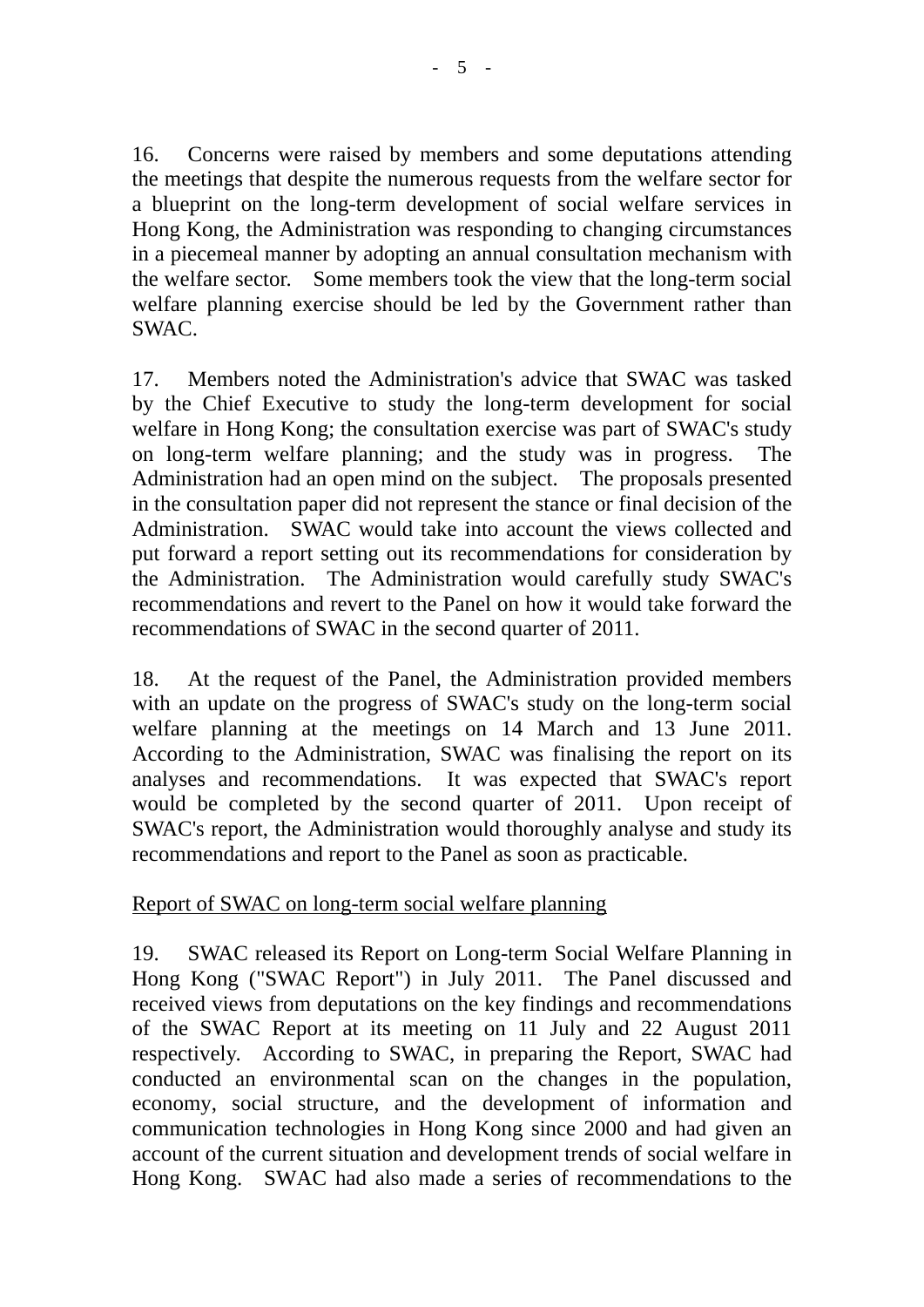Administration on the mission, fundamental values, guiding principles, strategic directions and planning mechanism of social welfare as set out in the Report.

20. While raising no objection to the recommendations to formulate guiding principles and strategic directions for social welfare planning as set out in the SWAC Report, members generally considered that SWAC should have recommended the formulation of concrete targets for future welfare services development and evaluation of the performance of individual service areas. More importantly, it was the Government's responsibility to make a blueprint for the long-term development of social welfare, set objective targets and timetable for meeting the specific service needs. For instance, the Administration should, in the light of the ageing population, set out clearly the target number of additional subsidised residential care places for the elderly to be provided in subsequent years.

21. In the view of SWAC, it fully understood that some stakeholders expected the study to cover the development and planning of individual welfare service areas. However, SWAC considered that its study on long-term social welfare planning should look into the subject from a macro perspective and aim to formulate a blueprint for the future welfare system, instead of scrutinising details of individual service areas and resource allocation. SWAC hoped that its study would facilitate the sustainable development of the social welfare policies and services in the long term. The Administration stressed that it played three major roles in social welfare, namely principal resource provider, policy maker and policy executor; and SWAC had recognised these roles in its Report.

22. On the planning mechanism, both members and deputations expressed reservations about the SWAC's proposal of putting in place a planning mechanism which dovetailed with the delivery of the Policy Address by the Chief Executive in October each year. They considered that instead of reviewing the social welfare initiatives and services on an annual basis, the Administration should reinstate the five-year plan mechanism for better and longer-term planning of the social welfare services and manpower projection.

23. The Administration explained that the planning mechanism proposed by SWAC would allow full and interactive participation of the welfare sector and other stakeholders, and ensure that consultation and planning for welfare services would be conducted on an ongoing and regular (i.e. annual) basis. The proposed new initiatives and pilot schemes did not mean that they were short-term in nature or to be implemented for one year only.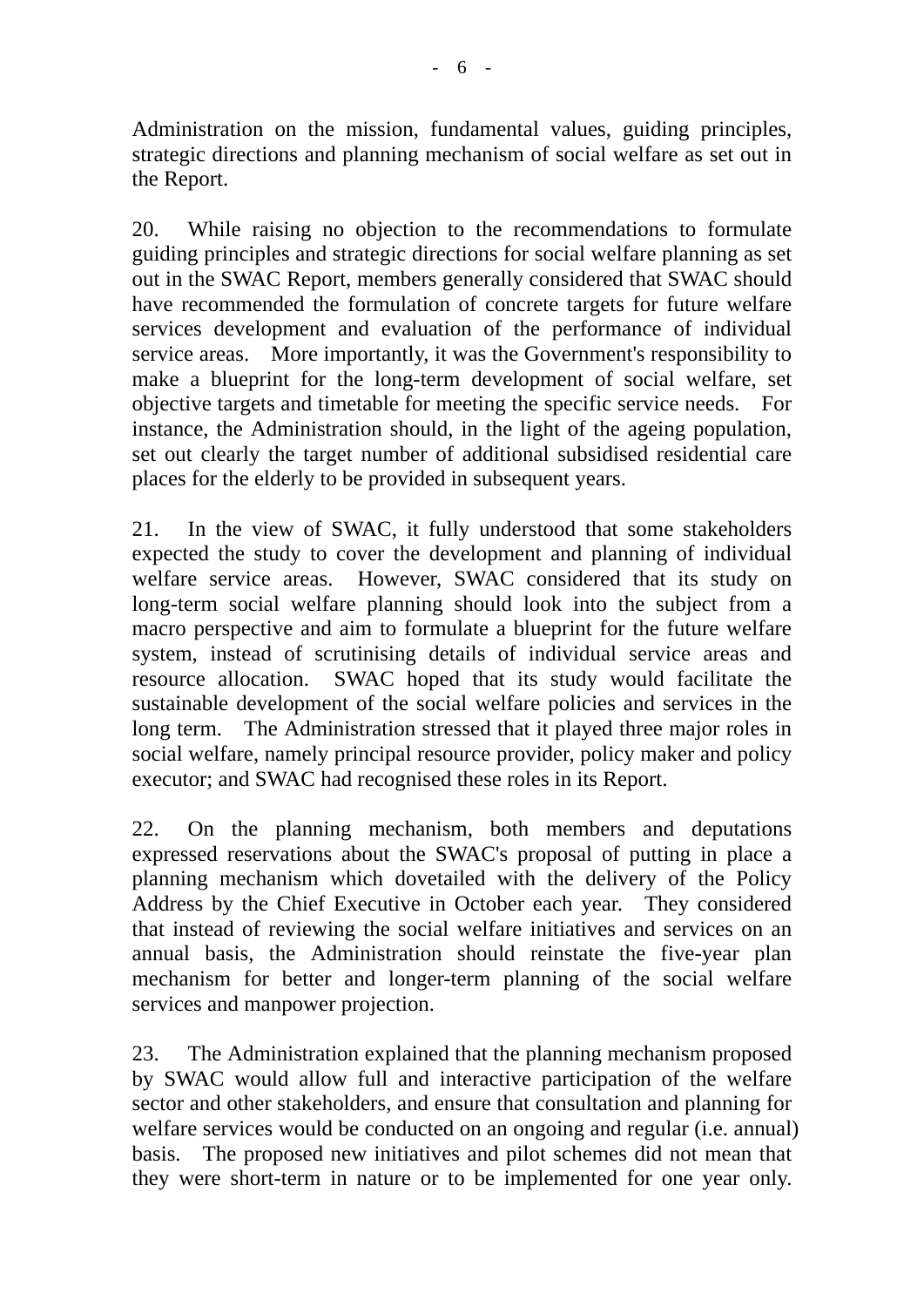The Government was committed to increasing in its expenditure on welfare services to help the disadvantaged and enhancing the services as reflected in the diversity and quality of welfare services. According to the Administration, the recurrent expenditure for social welfare programmes had been increased by 111% from 1997-1998 to 2011-2012; and the recurrent expenditure for various aspects of social welfare accounted for 17.4% of the total Government Recurrent Expenditure in 2011-2012.

24. Members noted with concern that most deputations attending the meeting expressed reservations about the recommendation in the SWAC Report of introducing the principle of cost-sharing by the financially capable for welfare services. The Administration pointed out that some stakeholders had confused the user-pay principle and the principle of cost-sharing by the financially capable. According to the Administration, SWAC was of the view that those who were financially capable could choose to pay for specific welfare services so as to optimise the effective use of limited public resources in helping people who were most in need.

25. On members' concern about the implementation plans of the SWAC's recommendations, the Administration advised that it would carefully study the recommendations in the SWAC Report and revert to the Panel within the current term of the Government. The Administration will brief the Panel on its response to SWAC's recommendations on the long-term social welfare planning at its meeting on 11 June 2012.

# **Relevant papers**

26. A list of the relevant papers on the Legislative Council website is in the **Appendix**.

Council Business Division 2 Legislative Council Secretariat 5 June 2012